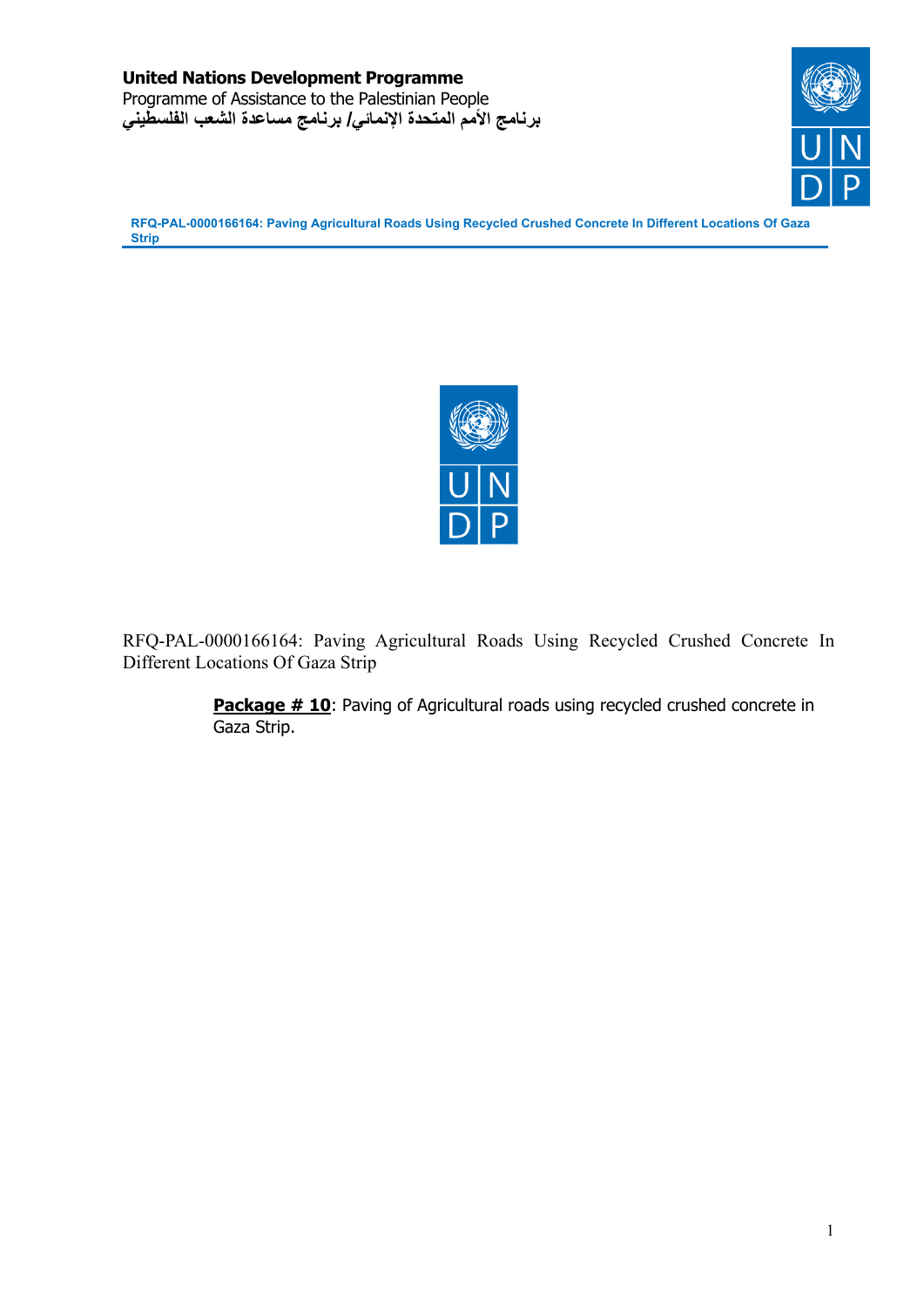

# **1 -SUB BASE AND BASE COURSE**

# *1.1 General*

Locating sources and manufacturers of materials are the responsibility of the contractor.

Prior to starting quarry or borrow pit operations, the contractor shall obtain written permission from the Authorities or Owner concerned.

The contractor shall submit to the Engineer, 10 days prior to the scheduled beginning of crushing and screening, a statement of origin of all stone and/or gravel aggregates and granular materials.

The contractor shall submit for testing and approval, representative samples of all materials needed. Samples shall be taken by the contractor in the presence of the Engineer. Approval of specific sources of materials shall not be considered as final approval.

The contractor may conduct necessary tests in the Field Laboratory in the presence of the Engineer and the contractor's Materials Engineer.

Samples shall satisfy all specified test requirements. The contractor shall furnish all necessary labor, transport, tools and equipment required by the Engineer.

# *1.2 Granular Material for Sub-Base*

Granular material for use in sub-base courses shall be naturally occurring gravel, blended as necessary with fine or coarse material and screened to produce the specified gradation. Crushing of natural granular material shall not normally be required, unless for the purpose of meeting the gradation requirements, or when shown on the Drawings (to produce a higher quality sub-base with improved mechanical stability).

Gravel shall consist of hard, durable and sound stones, free from deleterious substances not mentioned below.

| Other requirements are:                                                        |               |
|--------------------------------------------------------------------------------|---------------|
| Crystalline gypsum (expressed as SO3)                                          | $5\%$ max.    |
| Clay lumps and friable particles                                               | $10\%$ max.   |
| Flakey and elongated particles                                                 |               |
| Crushed rock                                                                   | 40% max. Each |
| Crushed gravel                                                                 | 45% max. Each |
| Natural gravel                                                                 | 50% max. Each |
| Determined in accordance with BS812 Section 105.1: 1985 and BS812 Part 1 1975) |               |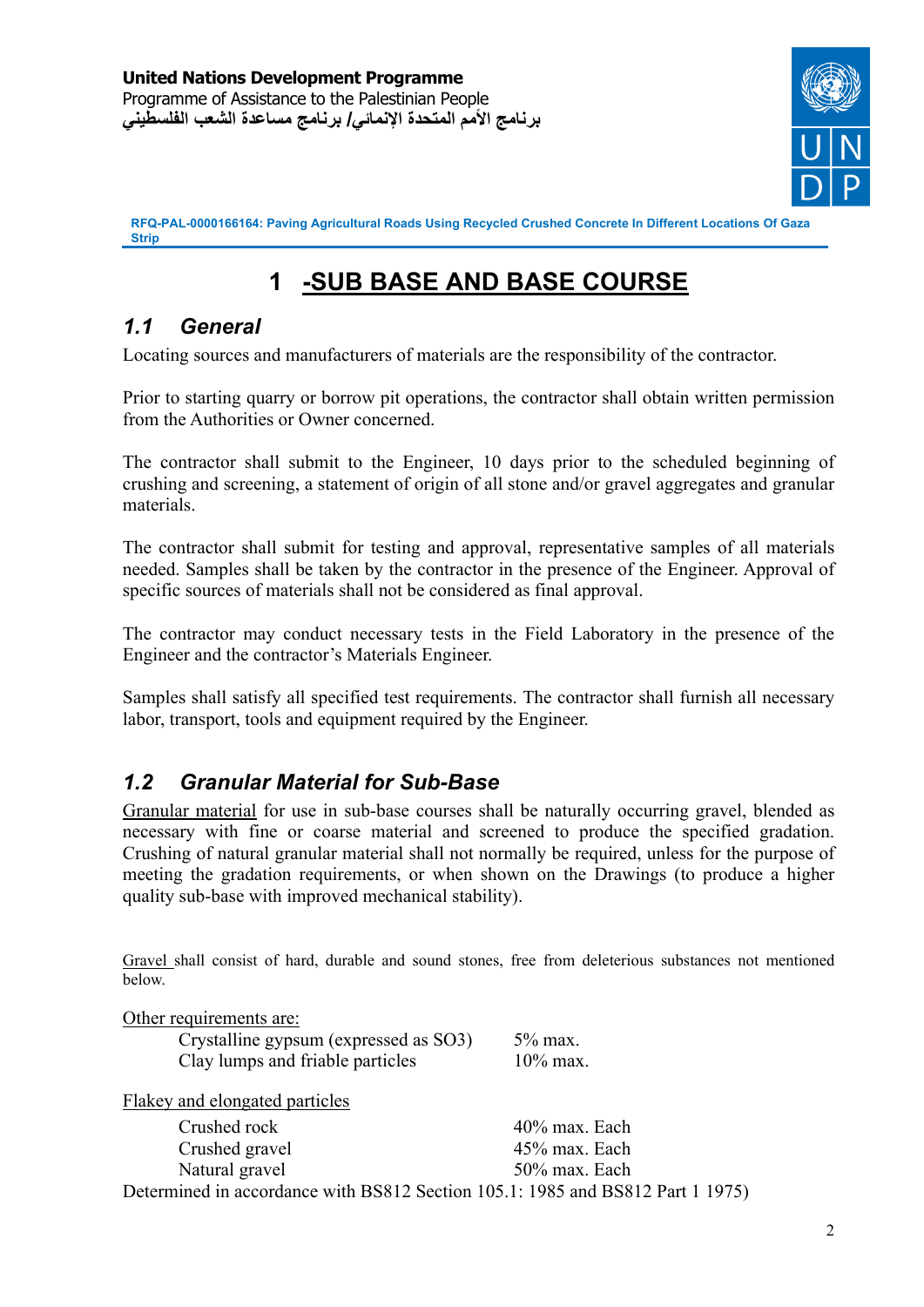

#### Maximum dry density

Maximum dry density is  $2.05$ gm/cm<sup>3</sup> as min. Chart content (determined by percentage by weight insoluble in hydrochloric acid) should be specified in special technical specification.

Granular materials delivered to the road site shall meet the requirement of class A or B as shown in Table 3.1, when tested in accordance with AASHTO T-27 after dry mixing and just before spreading and compacting. The Class of granular material to be used shall be as shown on the Drawings or otherwise as selected by the Engineer. The actual gradation shall, in all cases, be continuous ad smooth within the specified limits for each Class. If gradation is tested after compaction, a tolerance of 3% is allowed in the upper limit for the percentage of material passing sieve no. 200.

Gradation of Granular Material by Class, shown table 13-1

|                                               | Percent by weight passing |                |
|-----------------------------------------------|---------------------------|----------------|
| <b>Sieve Designation</b><br>(Square openings) | <b>Class A</b>            | <b>Class B</b> |
| 63 mm $(2-1/2$ in.)                           | 100                       |                |
| 50 mm $(2 in.)$                               | 80-100                    | 100            |
| $37.5$ mm $(1-1/2$ in.)                       | 70-95                     | 80-100         |
| $25 \text{ mm} (1 \text{ in.})$               | 55-90                     | 60-95          |
| 12.5 mm $(1/2$ in.)                           | $45 - 75$                 | $47 - 80$      |
| $4.75$ mm (No.4)                              | $30 - 60$                 | $30 - 60$      |
| $2.00$ mm (No. 10)                            | 22-48                     | $22 - 45$      |
| $0.425$ mm (No.40)                            | $10-30$                   | $10 - 30$      |
| $0.075$ mm (No. 200)                          | $5 - 12$                  | $5 - 12$       |

#### **Table 13-1: Gradation of Granular Material by class**

#### Sand equivalent

The material shall contain a minimum of 25% sand equivalent at any stage of construction.

#### Loss weight of granular material

The loss weight of granular material shall not exceed 45% after 500 revolution, when tested in accordance with AASHTO T 96 (Los Angelos Abrasion Test).

#### The ratio of wear loss =  $\frac{Abrasion\ after\ 100\,\text{Re}\nu}{4.75\,\text{meV}}$ *Abrasion after* 500 Rev 100 500  $\frac{\text{Re }v}{\text{Re }v}$ .

Should not be more than twenty percent of the maximum allowed abrasion after 500 revelations.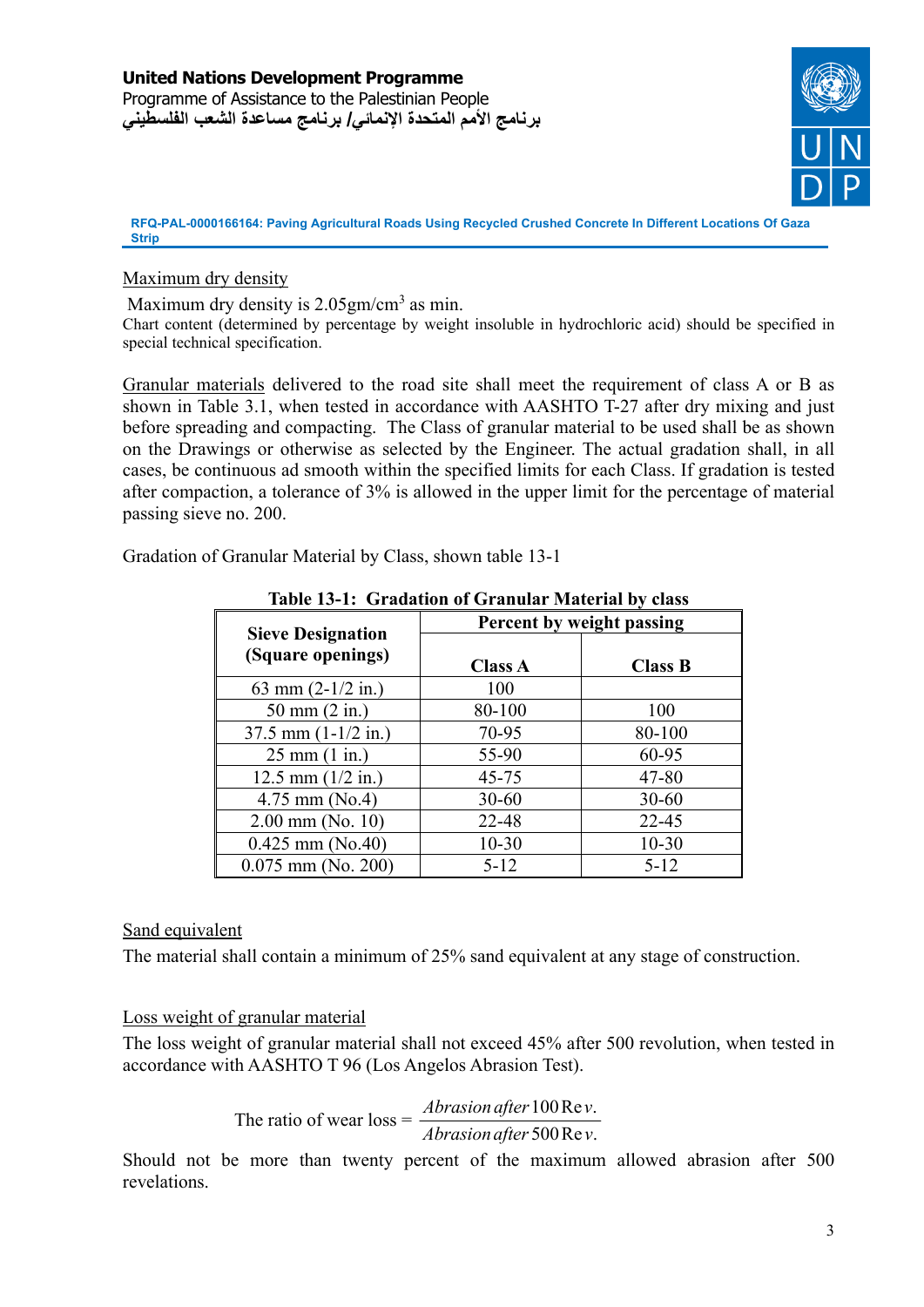

### Soaked CBR

The granular material shall have a 4-day soaked CBR of not less than 30 when compacted at 100% of modified proctor AASHTO (T 180-D) and tested in accordance with AASHTO T 193.

#### Soundness

When tested for soundness in accordance with AASHTO T 104, the material shall not show signs of disintegration and the percentage loss in weight after 5 cycles shall not exceed 12% in the case of the sodium sulphate test and 18% in the case of the magnesium sulphate test.

#### Portion of granular material

The portion of granular material, including any blended material, passing the 0.425 mm (No. 40) mesh sieve shall have a liquid limit (L.L) of not more than 27and a plasticity index (P.I.) not grater than 6 when tested in accordance with AASHTO T 89 and T 90.

Non-Plastic condition might be accepted if crushed limestone is used provided that angularity test (R) value shall not be less than 8.

#### Additional fine material

If additional fine material is required to correct the gradation of the granular material, or for adjusting the L.L. or P.I. of the fraction passing 0.425 mm (No. 40) sieve, it shall be uniformly blended and mixed with the granular material. Additional fine material for these purposes shall be obtained from the crushing of stone, gravel, or slag, if naturally occurring fine materials not available.

# *1.3 Aggregate for Base Courses:*

Aggregate for use in base course construction shall be crushed stone, and may be washed, if directed, to remove excessive quantities of clay, silty clay or salts.

It shall consist of hard durable and sound particles or fragments of stone, free from other substance. Other requirements are gypsum, or flaky particles.

#### Other requirements

Gypsum content (expressed as  $SO_3$ ) 2 % max.

Clay lumps and friable particles 8 % max.

Elongated and flakey particles for crushed rock (Determined in accordance with BS 812 Part 1: 1975)

| <b>Granit and Basalt</b>                                          | $40\%$ max each. |
|-------------------------------------------------------------------|------------------|
| Lime stone                                                        | $35\%$ max       |
| Minimum dry density $(g/cm3)$                                     | $2.15\%$ min     |
| Linear shrinkage not exceed 3%                                    |                  |
| Gradation of Base course Aggregate by class, shown in table 13-2. |                  |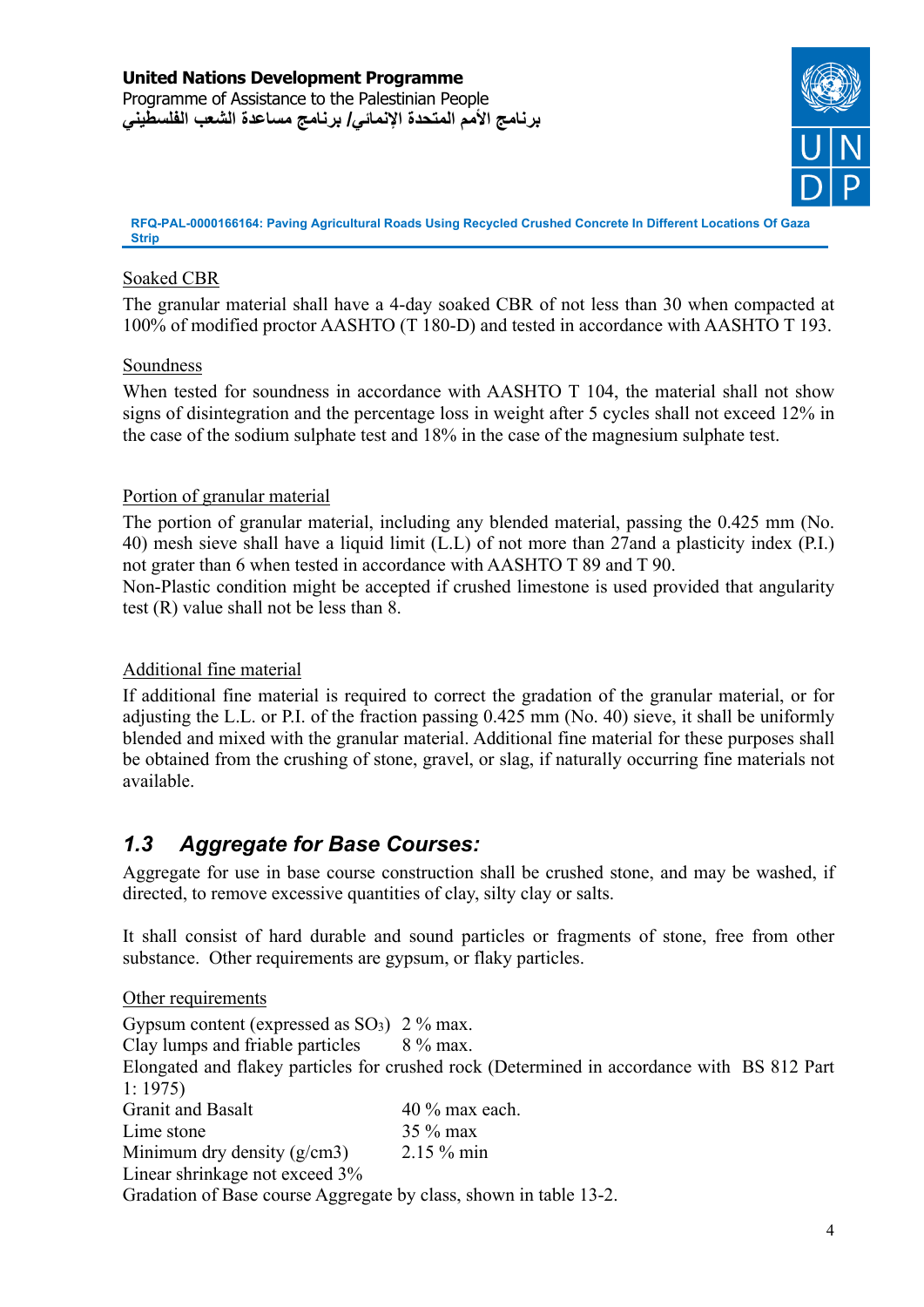

|                                    | Percent by weight passing |                |
|------------------------------------|---------------------------|----------------|
| <b>Sieve Designation</b>           | <b>Class A</b>            | <b>Class B</b> |
| $50 \text{ mm}$ ( $2 \text{ in}$ ) |                           | 100            |
| $37.5$ mm $(1.5$ in)               | 100                       | 70-100         |
| $25 \text{ mm} (1 \text{ in})$     | 75-100                    | 55-85          |
| $19 \text{ mm} (3/4 \text{ in})$   | 60-90                     | 50-80          |
| $12.5$ mm ( $1/2$ in)              | $45 - 80$                 |                |
| $9.5$ mm $(3/8$ in)                | $40 - 70$                 | $40 - 70$      |
| $4.75$ mm (No 4)                   | $30 - 65$                 | $30 - 60$      |
| $2 \text{ mm}$ (No 10)             | $20 - 40$                 | $20 - 50$      |
| $0.425$ mm (No 40)                 | $8 - 20$                  | $10 - 30$      |
| $0.075$ mm (No 200)                | $5-10$                    | $5 - 15$       |

#### **Table 13-2: Gradation of Base course Aggregate by class**

The material shall contain a minimum of 40% sand equivalent at any stage of construction.

The loss weight shall not exceed 40 % after 500 revolutions, when tested in accordance with AASHTO T96 (Los Angeles Abrasion Test).

The ratio of wear loss should not be more than twenty percent of maximum allowed abrasion after 500 revolutions.

The crushed aggregate base course material shall have a 4-day soaked CBR of not less than 80 when compacted at 100 % of modified proctor AASHTO (T 180-D) and tested in accordance with AASHTO T 193.

When tested for soundness is accordance with AASHTO -104, the material shall not show signs of disintegration and the loss by weight shall not exceed 12 % in case of the sodium sulphate test, and 18 % in the case of the magnesium sulphate test.

The portion of aggregate, including any blended material passing the 0.425 mm (No. 40) sieve shall have a liquid limit (L.L.) of not more than 25 and plasticity index (P.I) of not more than 6, and not less than 3 when tested in accordance with AASHTO T 89 and T 90.

If additional fine material is required to correct the aggregate gradation or for adjusting the L.L or P.I. of fraction passing the 0.425 mm (No 40) sieve, it shall be uniformly blended and mixed with the aggregate material.

Elongated and flakiness not to exceed 35% for each.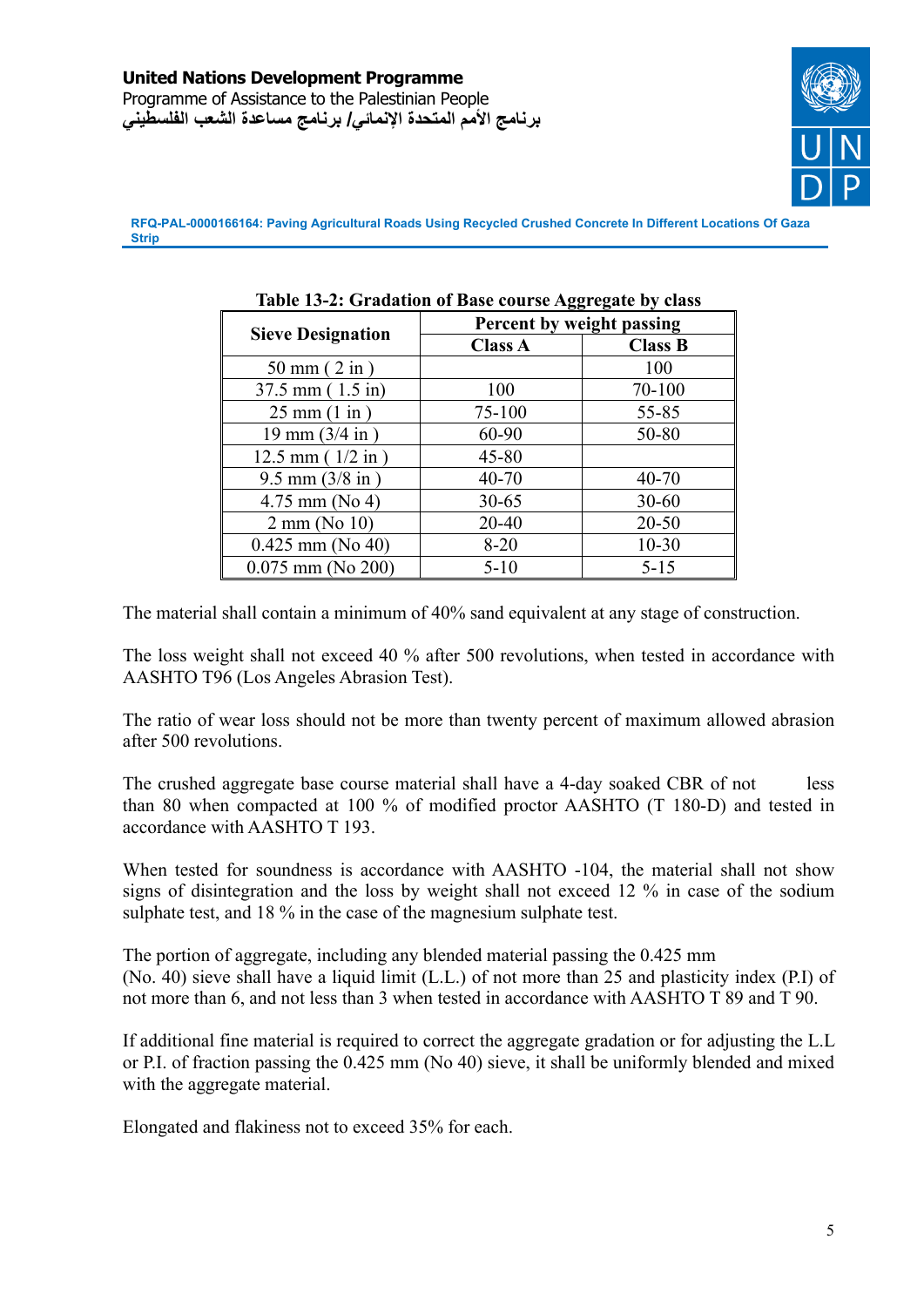

# *1.4 GRANULAR SUB-BASE COURSES*

# **1.4.1 Scope**

These Works shall consist of furnishing granular sub-base material of the required Class, mixing, spreading on prepared sub-grade, compacting and finishing, all as and where shown on the Drawings.

# **1.4.2 Materials**

All materials shall conform to the relevant requirements of Section "Materials", in respect of granular material Class A or Class B for sub-base construction.

# **1.4.3 Sub-grade Surface Preparation**

The sub-grade shall have previously been constructed in accordance with the requirements of Section "Sub-grade Construction and Topping" and properly maintained and kept well drained thereafter.

At all special grade control points, such as at bridge structures, existing pavements, etc. The sub-grade shall be lowered to a depth sufficient to permit construction of the sub-base course to the specified elevations and thickness.

Transitions shall be of sufficient length to avoid abrupt change of grade and shall be within plus or minus 3% of the final design grade unless otherwise directed. Surplus material shall be removed and disposed of.

The sub grade shall be inspected and approved immediately prior to commencement of subbase construction. Any soft, yielding material shall be removed and replaced by approved topping material. Holes, depression and other irregularities shall be made good as directed and the sub-grade re-compacted as necessary and finished ready to receive the sub-base course.

# **1.4.4 Equipment**

Equipment used to handle, place, spread, water, compact and finish sub-base shall conform to the requirements of Section "Contractor's Plant and Equipment" and with the Contractor's approved Work Program.

# **1.4.5 Construction**

#### **1.4.5.1 Stockpiling of Granular Material**

Stockpiling procedures shall conform to the relevant requirements of Section "Materials".

Methods used for stockpiling granular material and removing it from stockpiles shall not result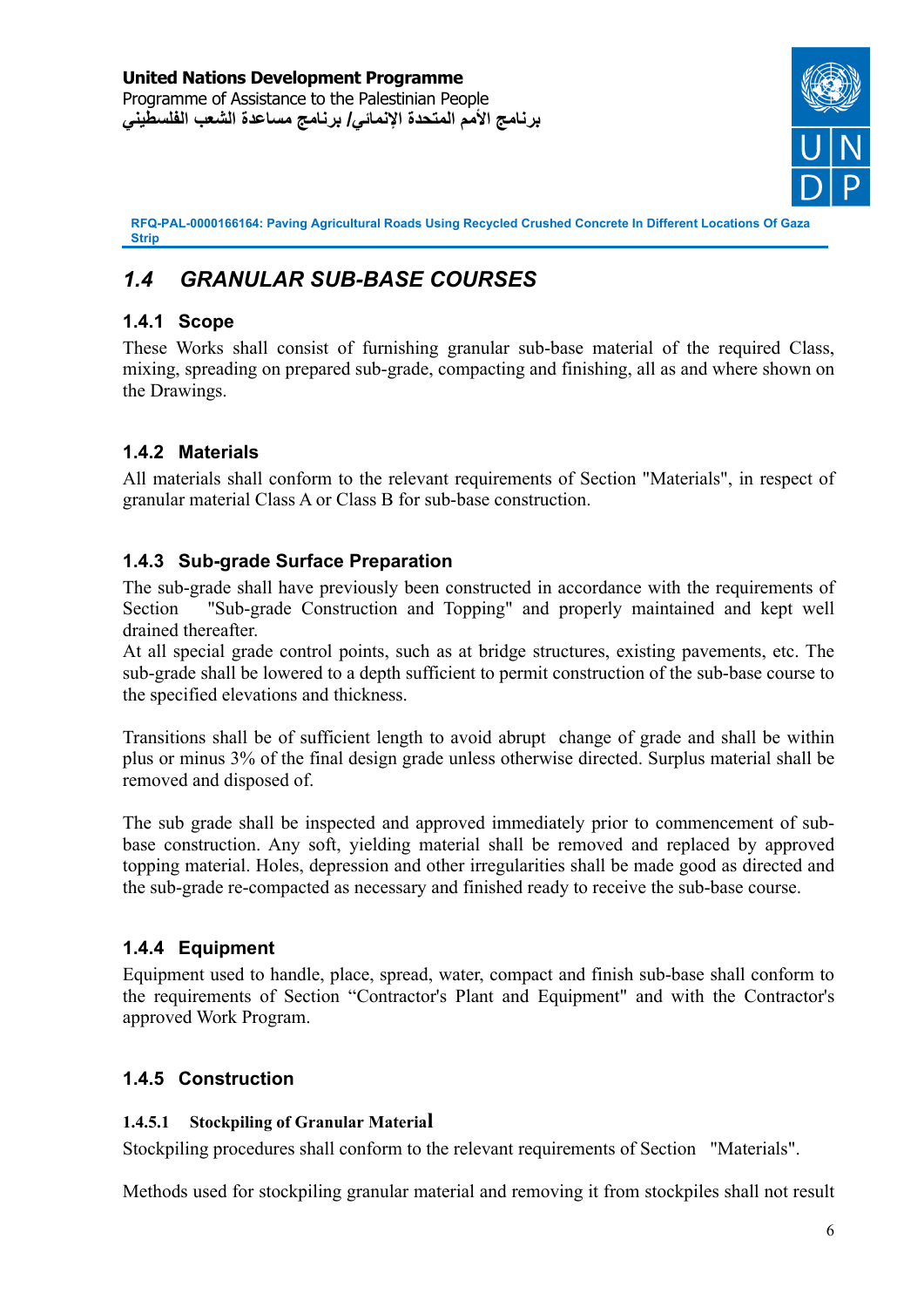

in significant degradation or segregation nor the introduction of significant amounts of foreign materials or extraneous matter.

Granular material adversely affected, in the opinion of the Engineer, by stockpiling or handling procedures shall be incorporated in the Works regardless of previous approval of such material, until the deficiencies have been rectified in an acceptable manner.

#### **1.4.5.2 Mixing and Spreading**

All components of sub-base course material shall be mixed thoroughly and uniformly with water in situ. The amount of water added, as approved by the Engineer, shall be such that the material will be uniform and within the specified moisture content range at the time of compaction. Wetting of granular material in stockpiles or in trucks before or during delivery to the Site will not be permitted. However, water shall be added to the material, if necessary, during placing and compaction of sub-base material.

The sub-base material shall be placed on the subgrade in a uniform two layers each 150 mm thickness (after compaction).

If approved, heavy duty vibratory compaction equipment is used, the sub base may be in one 300 mm layer (after compaction) provided compaction tests with appropriate testing equipment indicate that the specified compaction standard will be attained and uniform throughout the thickness.

The sub-base material shall be placed to the required width using a self-propelled spreader or motor grade equipped with blade extensions. Water shall be applied by approved spraying equipment and thoroughly mixed with the sub-base material.

The material shall not be bundled in such a way as to cause segregation. If the spreading equipment causes segregation in the material, or leaves ridges, or other objectionable marks on the surface which cannot be readily eliminated or prevented by adjustment of the equipment, the use of such equipment shall forthwith be discontinued and it shall be replaced by a spreader or grader capable or spreading the material in proper manner.

All segregated material shall be removed and replaced with well-graded material. "Skin" patching will not be permitted. Only minor surface manipulation and watering to achieve the required surface tolerances will be permitted during the compaction process.

Neither hauling nor placement of material will be permitted when, in the judgment of the Engineer, the weather or surface conditions are such that hauling operations will cause cutting of the subgrade or cause contamination of the sub-base material.

#### **1.4.5.3 Compaction**

The Contractor shall plan the sequence of operations so that the least amount of water will be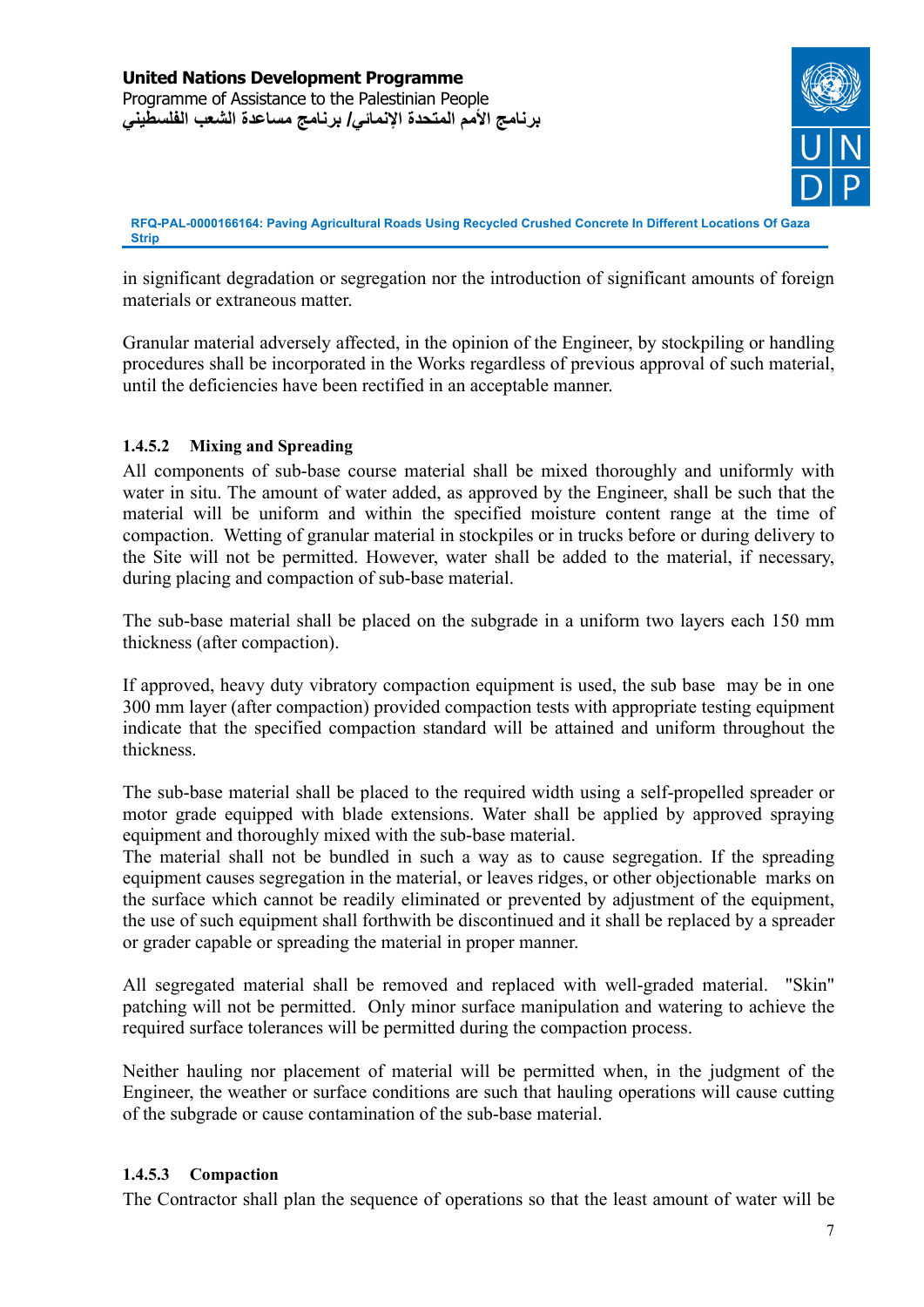

lost by evaporation from uncompleted surfaces, If the Contractor delays placing of succeeding layers of material to the extent that additional water is required to prevent raveling or excessive drying, the application of such water shall be carried out as directed and at the Contractor's expense.

The sub-base material shall be compacted by means of approved compaction equipment, progressing gradually from the outside towards the center, with each succeeding pass uniformly overlapping the previous pass.

Rolling shall continue until the entire thickness of each sub-base layer so thoroughly and uniformly to 100% AASHTO T 180 (Method D) maximum density. Final rolling of the completed course shall be by means of an approved self-propelled roller. Rolling shall be accompanied by sufficient blading, to insure a smooth surface, free from ruts or ridges and having the proper shape. When additional water is required, it shall be applied in an approved manner.

Any areas inaccessible to normal compaction shall be compacted by use of portable mechanical tampers until the required standard of compaction is achieved.

Each layer shall be completely compacted and approved prior to delivery of materials for the subsequent layer.

Prior to placing a subsequent layer, the existing surface shall be made sufficiently moist as directed, to ensure proper bond between the layers.

The edges and slopes of the sub-base course shall be bladed or otherwise dressed to conform to the lines and dimensions shown on the Drawings and to present straight, neat lines and slopes as free of loose material as practicable.

Material which has dried out prior to final compaction, or which has dried and compacted subsequent to final compaction, shall be watered and recompacted using approved equipment and procedure. If the Contractor is unable to return the material to its original or specified condition with respect to compaction, thickness and surface tolerances, the Contractor shall remove the material and reconstruct the sub-base course on a re-approved sub grade.

#### **1.4.5.4 Tolerances**

The fully compacted and completed sub-base course shall conform to the lines, grades and cross sections as shown on the Drawings.

The elevations of the finished sub-base course shall be checked by the Contractor in the presence of the Engineer at maximum intervals of 10 m and at intermediate points as directed.

The tolerance on elevations of finished surface shall be plus 10 mm to minus 20 mm, minus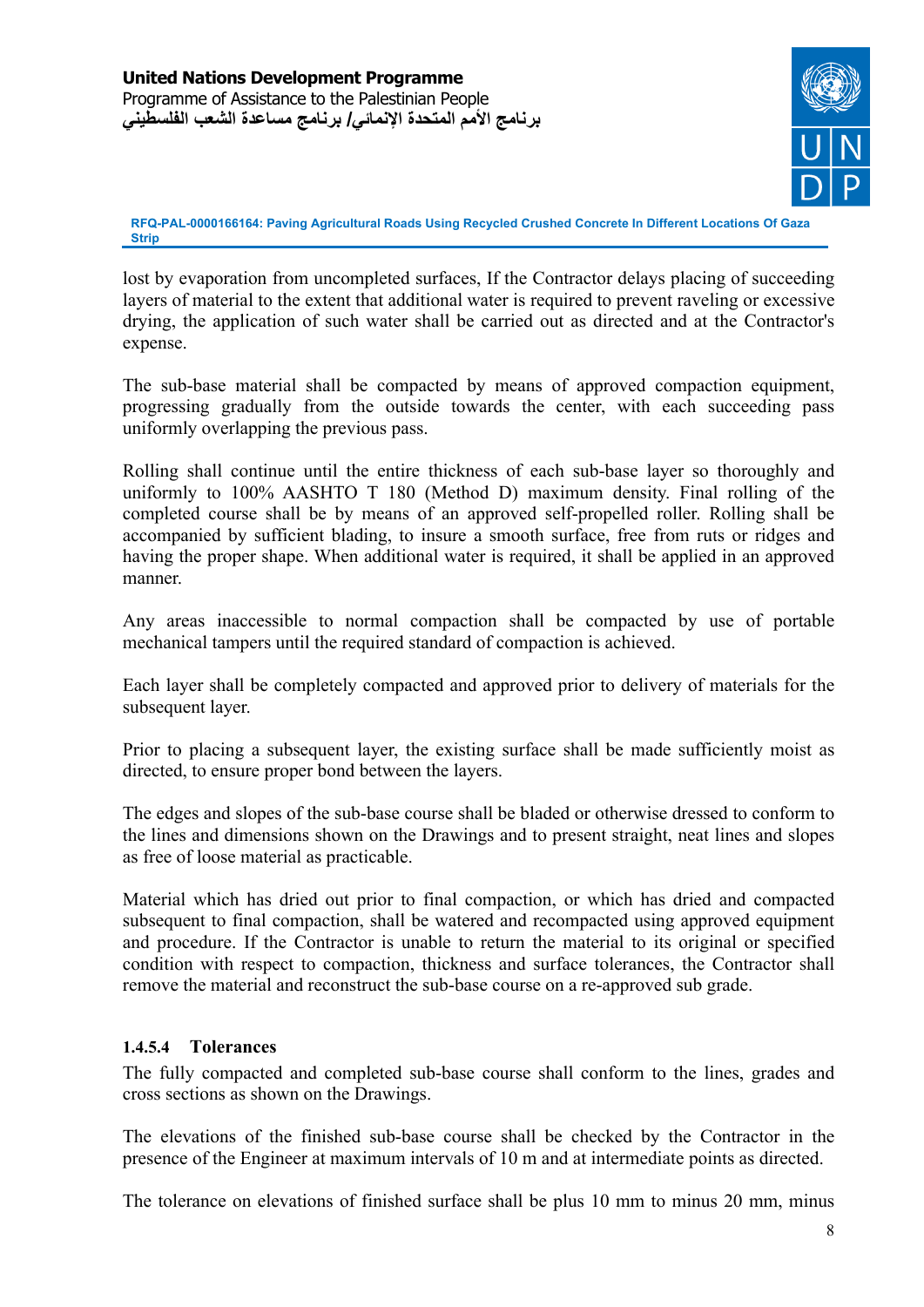

tolerance shall be compensating by the proceeding layer.

When the finished surface is tested with a 3 m long straightedge, placed parallel to, or at right angles to the centerline, the maximum deviation of the surface from the testing edge between any 2 contact points shall not exceed 10 mm.

All areas which exceed the specified tolerances shall be corrected by removing the defective sections of sub-base and reconstructing them or, if approved, by adding new material mixing and re-compacting and finishing to the specified standard.

## **1.4.5.5 Maintenance of Completed Sub-base**

Following completion and acceptance of the sub-base course, it shall be maintained by the Contractor at his own expense. The sub-base shall be bladed, broomed and otherwise maintained, keeping it free from raveling and other defects until such time as the base course is placed. Water shall be applied at such times and in such directed by the Engineer.

# **1.4.6 Testing**

Every 500 linear meter of sub-base material or whenever there is a change in the material source shall be subject to a full set of tests after mixing in situ and, if found satisfactory, shall be approved for compaction. This approval shall not deem to constitute acceptance of the subbase course.

Sampling and testing shall conform to the relevant requirements of Section 1.05- "Control of Materials and Standards for Sampling and Testing".

Compaction shall be tested in accordance with AASHTO T 191 or AASHTO T 205. If there is a delay between the construction of any layer and the following layer, if necessary and required by the Engineer the compaction of the lower layer may be recertified to ensure that it has not loosened due to traffic, passage of construction equipment, adverse weather conditions or otherwise.

# *1.5 AGGREGATE BASE COURSES*

# **1.5.1 Scope**

These works shall consist of furnishing crushed aggregate base course material of class a, mixing, spreading, compacting and finishing, all as and where shown in the Drawings.

# **1.5.2 Surface Preparation**

The sub-grade surface shall be inspected and approved prior to commencement of base construction, Holes, depressions and other irregularities shall be made good as directed an the sub-grade re-compacted as necessary and finished ready to receive the base course layer.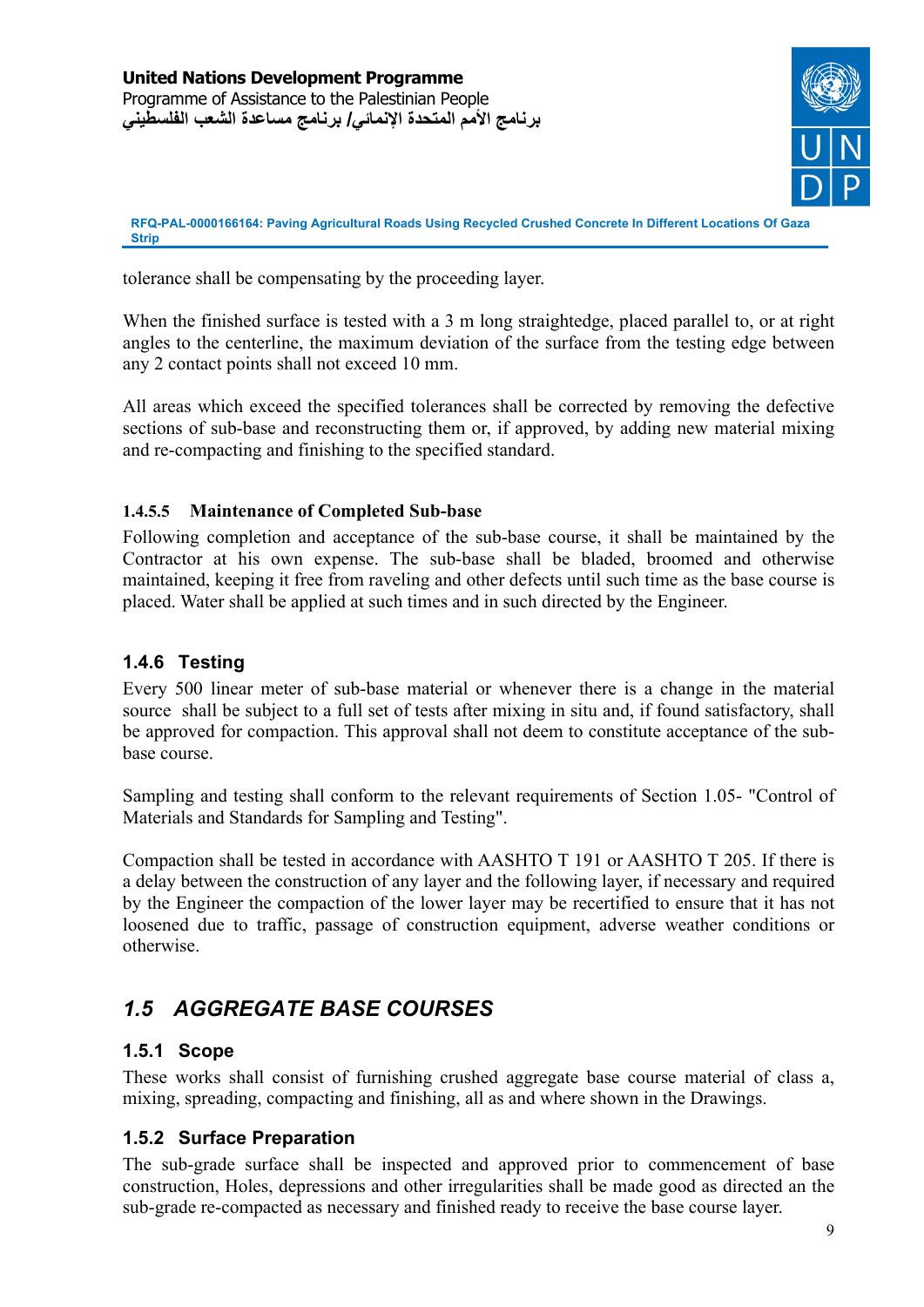

# **1.5.3 Equipment**

Equipment used to handle, place, spread, water, compact and finish base course in accordance with contractor's Work program approved by the Engineer.

# **1.5.4 Construction**

#### **1.5.4.1 Stockpiling of Base Course Material**

Stockpiling method of aggregates and moving them from stockpiles shall not result in significant degradation or the introduction of significant amounts of foreign materials. Aggregate materials adversely affected, in the opinion of the Engineer, by stockpiling or handling procedures shall not be incorporated in the works regardless of previous approval of such material until the deficiencies have been rectified in an acceptable manner.

#### **1.5.4.2 Mixing and Spreading**

Base course material shall be mixed with water to reach the specified moisture content range at the time of compaction. The mixed material shall be handled and placed on subgrade in a uniform layer as to not cause segregation. All segregating material shall be removed and replaced with well-graded material, "Skin" patching will not be permitted and spread to the required width and shall be delivered such that it is ready for compaction without farther shaping.

#### **1.5.4.3 Compaction**

The contractor shall plan the sequence of operations so that the least amount of water will be lost by evaporation from uncompleted surfaces.

The base course material shall be compacted by means of approved compaction equipment, progressing gradually from the outside towards the center, with each succeeding pass uniformly overlapping the previous pass. Rolling shall continue until the entire thickness of each base layer is thoroughly and uniformly compacted to 100% AASHTO T 180 (Method D) maximum density:

The edges and edge slops of the base course shall be bladed or otherwise dressed to conform to the lines and dimension shown on the Drawings.

Materials which have dried out prior to final compaction, or which has dried and decompacted subsequent to final compaction, shall be watered and recompacted. If the contractor failed to return the material to its original or specified condition with respect to compaction, thickness and surface tolerance the contractor shall scarify the material and reconstruct the base course on a re-approved subgrade surface or to the satisfaction of the Engineer.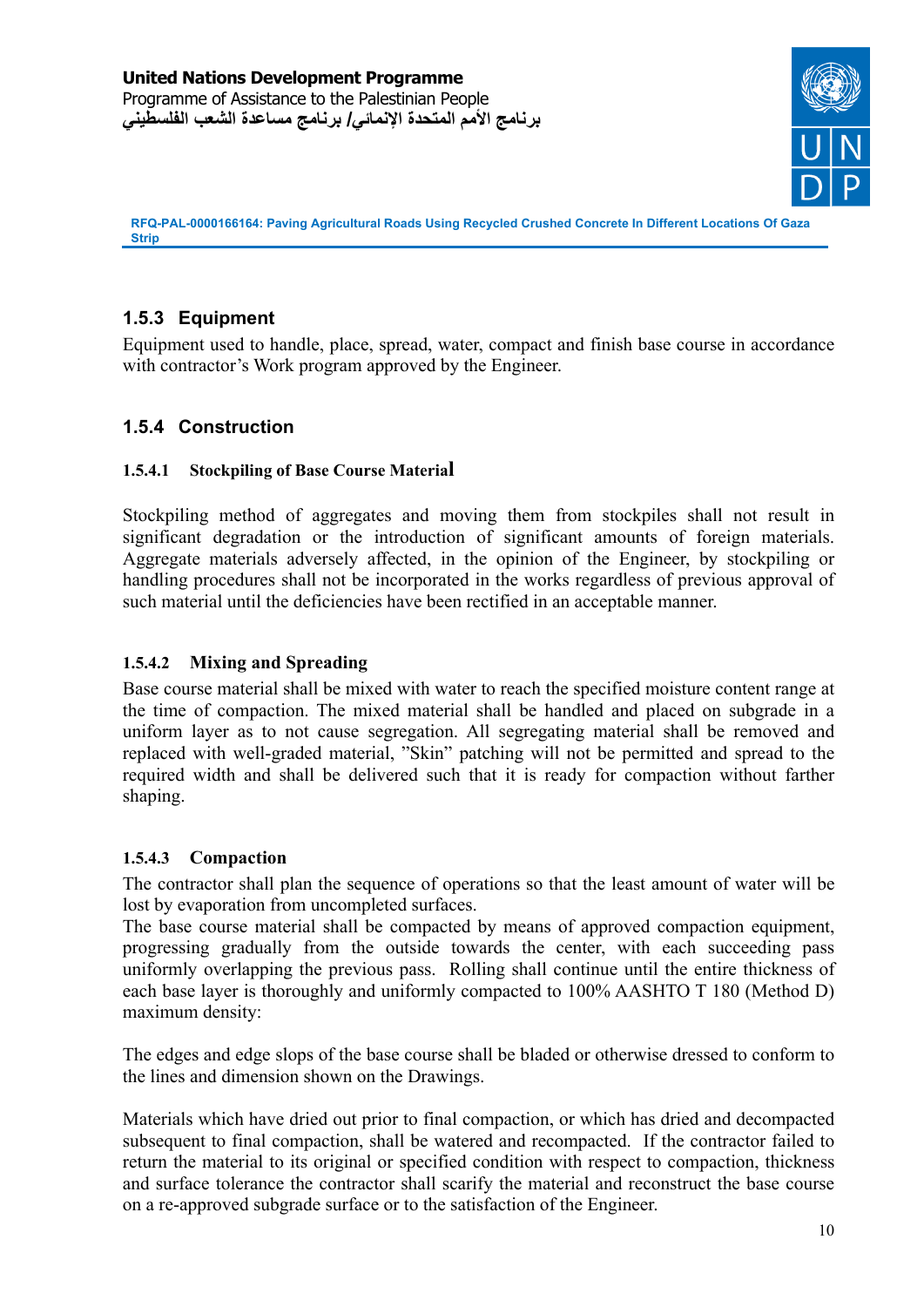

## **1.5.4.4 Tolerances**

The dully-compacted base course shall conform to the lines, grades and cross sections as shown in the drawings.

The elevations of base course shall be checked at intervals of 20 m on straight and 10 m on curves, the tolerance on elevations of surface shall not exceed  $+10$  mm or  $-05$  mm, and not exceed 12 mm between any two contact points tested with a 4 m long straight edge placed parallel to, or at right angles to center line.

All areas which exceed the specified tolerances shall be scarified and corrected to specified standard.

## **1.5.4.5 Maintenance of Completed Base Course**

Following completion and acceptance of base course, it shall be maintained by contractor at his own expense. The surface shall be broomed and rolled keeping it free from defects until such time as the following course is placed. Water shall be applied at such times and in such quantities as directed.

# **1.5.5 Testing**

Sub base and base Course material shall be tested in accordance with the table shown below at stock pile and at the mixing plant for control on site tests, and if satisfactory shall be approved for use. This approval shall not be deemed to constitute acceptance of base course for full payment purposes.

Required Tests and Minimum Repetition for Base course material, shown in table 13-3.

| <b>Source of Materials</b>     |                                                                                   | <b>Control on Site (The Road)</b> |                                                         |
|--------------------------------|-----------------------------------------------------------------------------------|-----------------------------------|---------------------------------------------------------|
| <b>Required Test</b>           | Repetition<br>Required for<br>all<br><b>Test</b>                                  | <b>Required Tests</b>             | <b>Repetition</b><br>Required for<br>all<br><b>Test</b> |
| of<br>1-Gradation<br>materials | each<br>for<br>∗<br>Test<br>source                                                | 1. Proctor                        | * test for every 500<br>Lm for each layer               |
| 2- Plasticity Index            | $*$ for every 1000 m <sup>3</sup>                                                 | 2. Gradation of<br>materials      | *<br>materials<br>when<br>changed                       |
| 3-Abrasion                     | *<br>materials<br>When<br>changed<br>every<br><sub>or</sub><br>$1000 \text{ m}^3$ | 3. Plasticity Index               |                                                         |

**Table 13-3: Required Tests and Minimum Repetition for Base course**